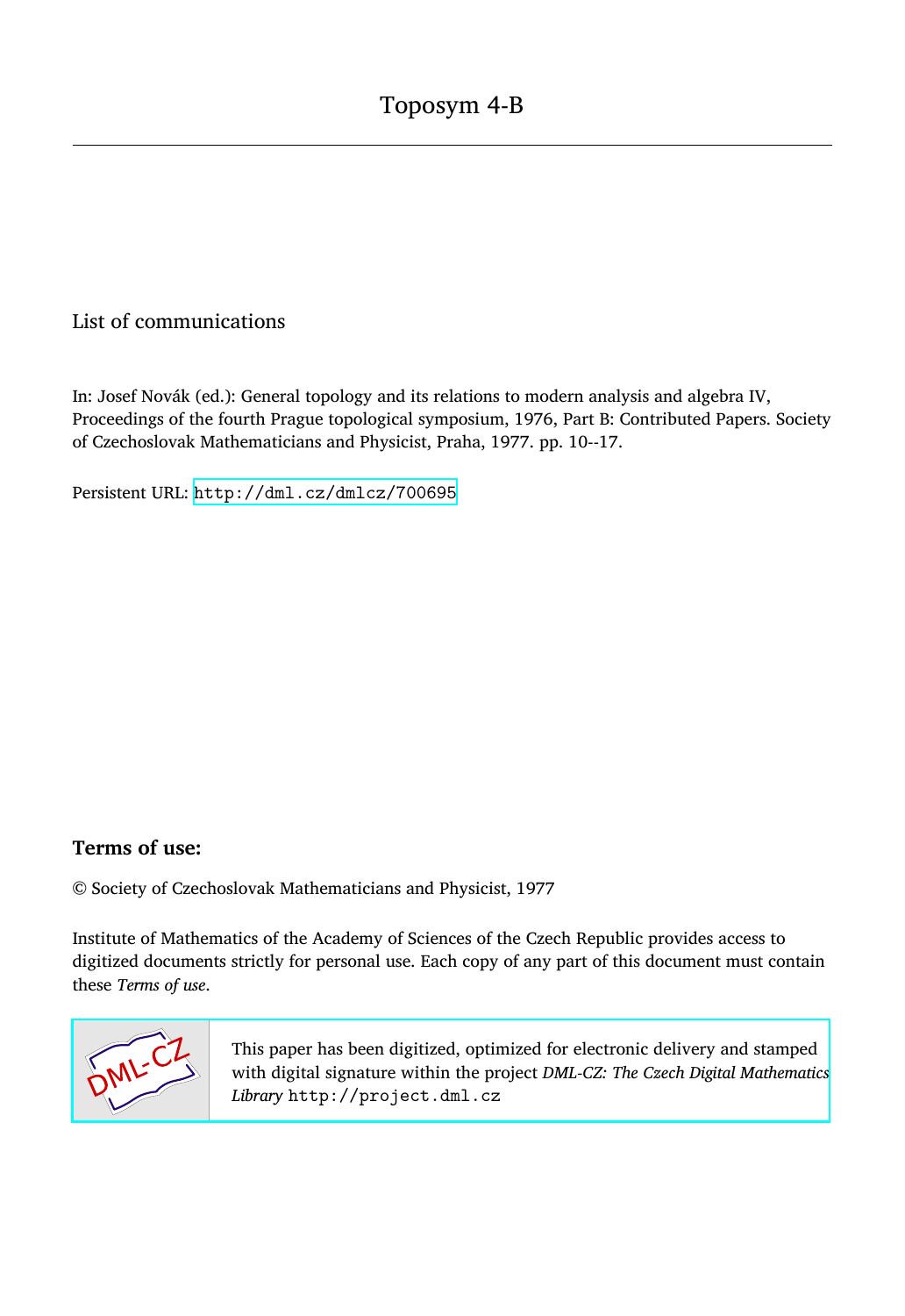## L**IST** *O'F* C**OMMUNI**C**ATIONS**

 $A$ arts,  $J$ **,**  $M$   $:$   $A$ arts,  $J$ ,  $M$ **and Lowen~**C**olebunders,E# On an exam**p**le of Mary. Ellen (Estill) Rudin**  (P**resented by E.**L**owen-**C**olebunders)**  Alexiewicz, A. **Two-norm algebras Alster,K# : Alster,K#**  and Zenor.P. P**reservation of the** L**indelof** p**ro**p**erty in**  p**roduct spaces (**P**resented by** P**.Zenor)**  Anantharaman, R<sub>\*</sub>: **Anantharaman, R# and Naimpally,S#A# E**q**uicontinuity, nonexpansiveness and uni**form boundedness (Presented by S.A. Naim**pally) Arya,S#**P**# On a theorem of Michael-Morita-Hanai On normality of the product of two spaces Atsuji,M#**  B**aayen,**P**#**C**# Maximal linked systems in topology**  B**alogh, Z# Relative compactness and recent common generalizations of metric and locally compact spaces**  Banaschewski, B. **Sheaves of** B**anach spaces**  B**ellamy,D#**P**# Indecomposable continua with** o**ne and two composants**  B**Jaszczyk**, A. **On a factorization leupia and a construction of abs**o**lute without separation axioms On preservation of fixed point property by Bogatyj,S#A# continuous mappings**  B**ognéř,M# On locally ordered spaces**  B**oseck,H# :** B**oseck,H# Structure of connected locally compact**  and Czichowski, G. **groups (**P**resented by H#**B**oseck)**  Byczkowski.T. **On closed graph and open mappings theorems**  Čerin.Z. Homotopy theory at  $\infty$  and the theory of **shape**  Chaber.J. **On 0-refinability**  Charalambous, M.G. **A note on the dimension of products**  Charatonik. J.J. P**roblems nad remarks on contractibility of**  C**haratonikf J# J# curvea**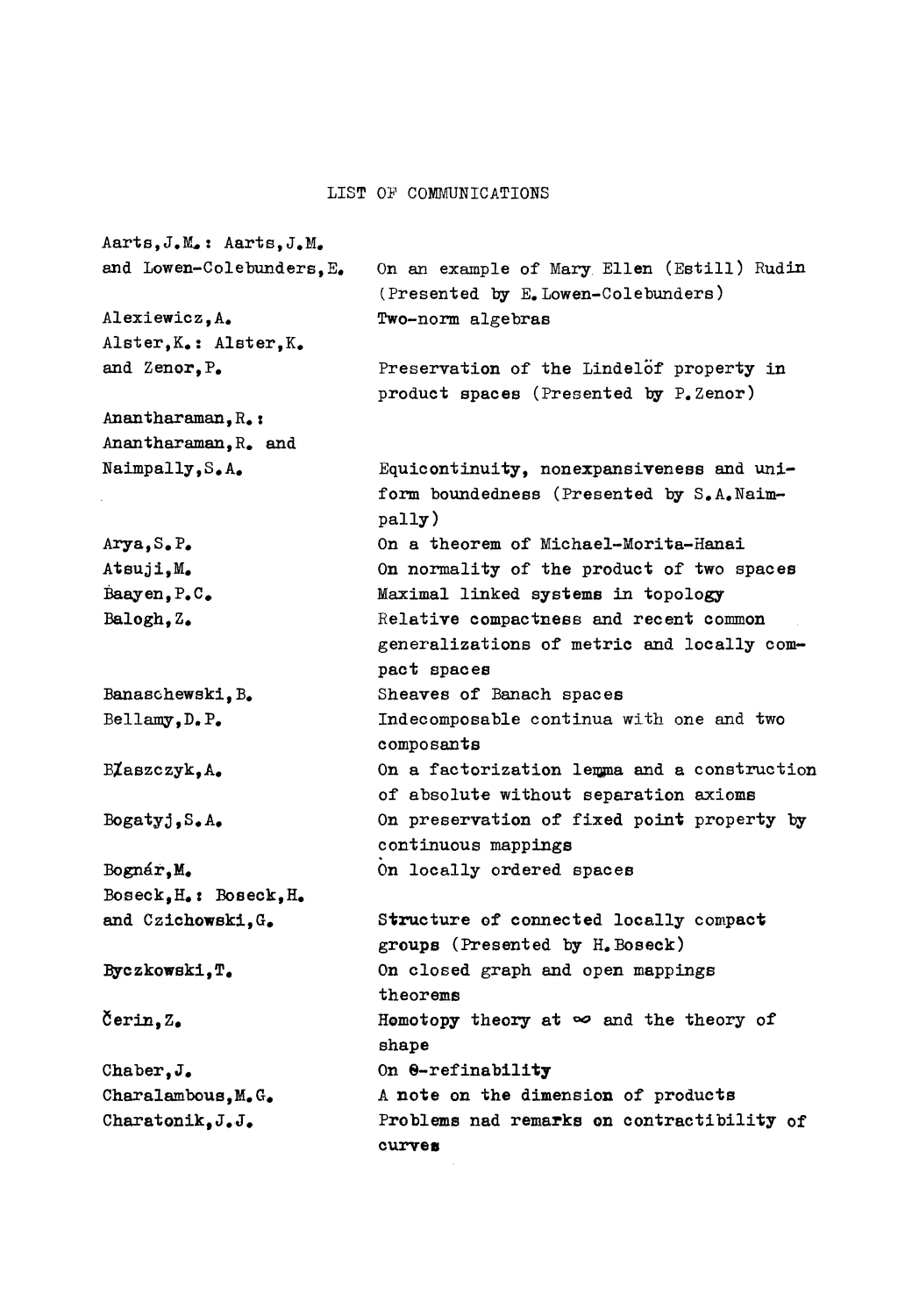Chattopadhyay.K.C.: Chattopadhyay, K.C. and **Thron,W#J#**  Chvalina.J. **8oban,M#M# : Nedev,S# J # and Čoban,M#M#**  Császár, K. Czichowski.G.: B**oseck,H# and**  Czichowski.G.  $D$ obrakov, I.  $Doitchinov, D$ . Domiaty, R.Z.  $Durdi1$ , J. **Dyckhoff,**R**# Fabian, M# Plachsmeyer, J: Flachsmeyer, J# and**   $Terme, F$ .  $F$ **leissner**, W.G. **Fric,**R**#: Fric,**R**# and**  Koutník, V. Gahler.S. **GählerfW#**  Gerlits, J. **Gierz,G#: Gierz,G# and Keimel,K#**  Govaerts.W. **Extensions of closure spaces (**P**resented by W#J#Thron) Set transformations with centralizers formed by closed deformations of** q**uasi-discrete topological spaces Odno prilozenie faktorizacionnych teorem dlja mnogoznacnych otobrazenii (**P**resented t>y S#J#Nedev) Separation and connectedness Structure of connected locally compact groups (**P**resented by H#Boseck)**  P**roducts of operator valued measures and the Fubini theorem The notion of** *K* **-shape**  R**emarks to the problem of defining a topology by its homeomorphism group On the geometric characterization of differentiability Topology in a spatial topos On singlevaluedness and continuity of .monotone mappings On convergence structures in the space of**  summations (Presented by F.Terpe) B**ox products of** B**aire spaces Sequentially complete spaces (Presented by**  R**#Pric) On generalized topological vector spaces On limit spaces and limit-uniform spaces**  On dyadic and 2-adic spaces **A lemma on primes appearing in algebra and analysis (**P**resented by G#Gierx)**  C**ategories of continuous function spaces**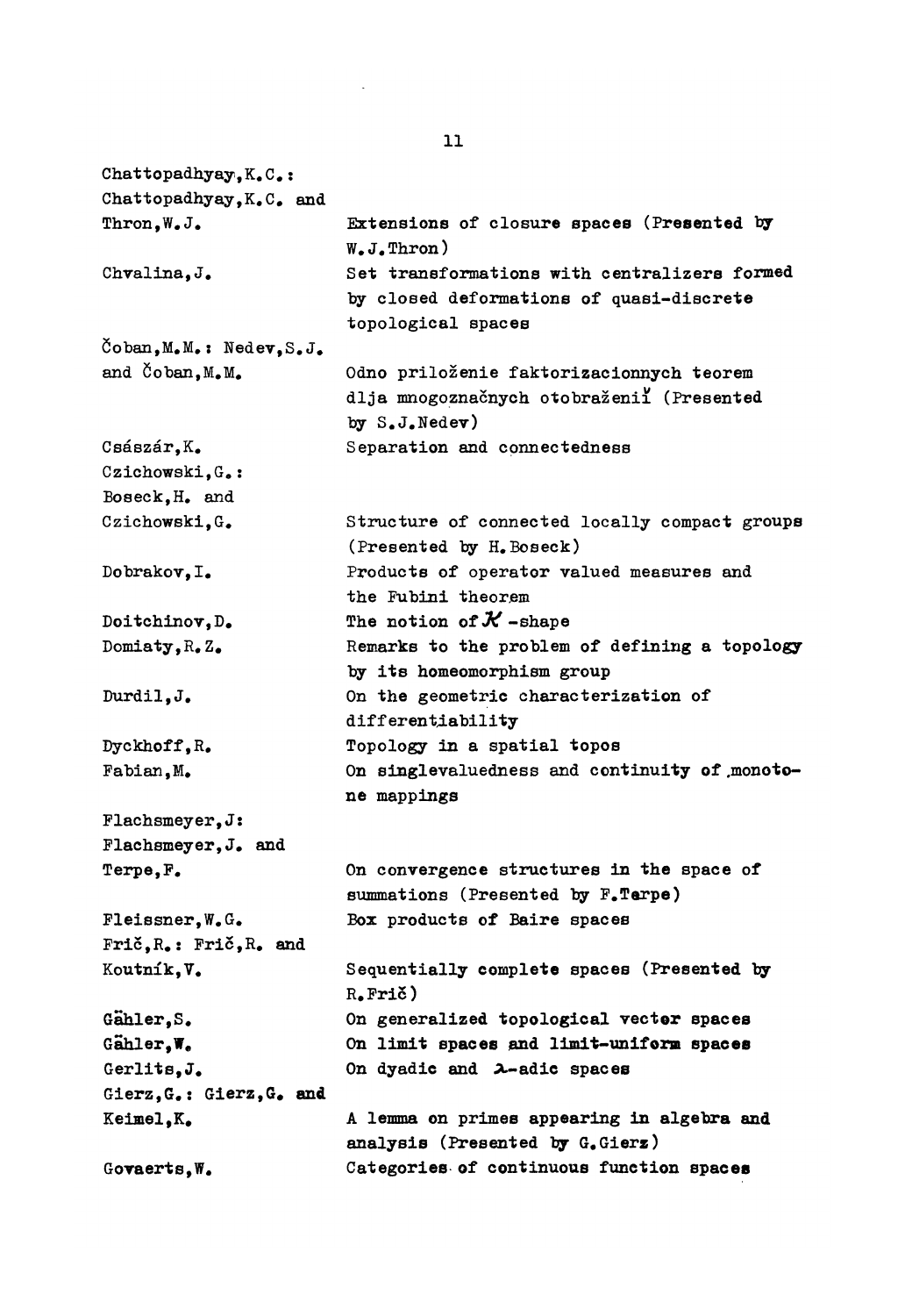| Grimeisen, G.                                  | The limit inferior of a filtered set-family     |
|------------------------------------------------|-------------------------------------------------|
|                                                | as a set of limit points                        |
| Hajdiivanov, N.                                | O razmernosti metričeskich i kompaktnych        |
|                                                | prostranstv                                     |
| $Ha$ jek, $D_\bullet W_\bullet$                | Wallman extendible functions with normal        |
|                                                | domains                                         |
| Hamburger, P.                                  | A generalization of uniform open basis          |
| Heinrich, S.                                   | Linear-topological properties of operator       |
|                                                | spaces                                          |
| $Hejcman, J$ .                                 | Covering dimensions and partitions of unity     |
| Henriksen, M.                                  | Spaces that have a compactification with a      |
|                                                | countable remainder                             |
| Holický, P.                                    | On a characterization of completely additive    |
|                                                | families                                        |
| Hoshina, T.                                    | Compactifications by adding a countable         |
|                                                | number of points                                |
| Iliadis,S.                                     | O nepodvižnych točkach pri nekotorych otobra-   |
|                                                | ženijach kompaktov                              |
| $I$ vanov, $A_{\bullet}$ $A_{\bullet}$         | Fixed point theorems of metric space mappings   |
| Ivanšić, I.                                    | Embedding compacta up to shape                  |
| Iwanik.A.                                      | On two-sided nonsingular transformations of     |
|                                                | Borel spaces                                    |
| $J\texttt{agree}, J_\bullet\texttt{E}_\bullet$ | Analytic sets of extreme points of closed       |
|                                                | convex sets                                     |
| Jeschek, F.: Jeschek, F.,                      |                                                 |
| Poppe, H. and Stark, A.                        | A compactness criterion for the space of almost |
|                                                | periodic functions (Presented by H. Poppe)      |
| Kartsaklis, A.                                 | Topological considerations in the foundations   |
|                                                | of quantum mechanics and space-time theories    |
| Katětov, M.                                    | Descriptive complexity of functions             |
| Katuta, Y.                                     | Monotone increasing covers and paracompactness  |
| Kaul, S.K.                                     | Regularity: A generalization of equicontinuity  |
| Keimel, K.                                     | On structure spaces of vector lattices          |
| Keimel, K.: Gierz, G.                          |                                                 |
| and Keimel, K.                                 | A lemma on primes appearing in algebra and      |
|                                                | analysis (Presented by G.Gierz)                 |
| Kent, D.C.: Kent. D.C.                         |                                                 |
| and Richardson, G.D.                           | Some product theorems for convergence spaces    |
|                                                | (Presented by D.C.Kent)                         |
|                                                |                                                 |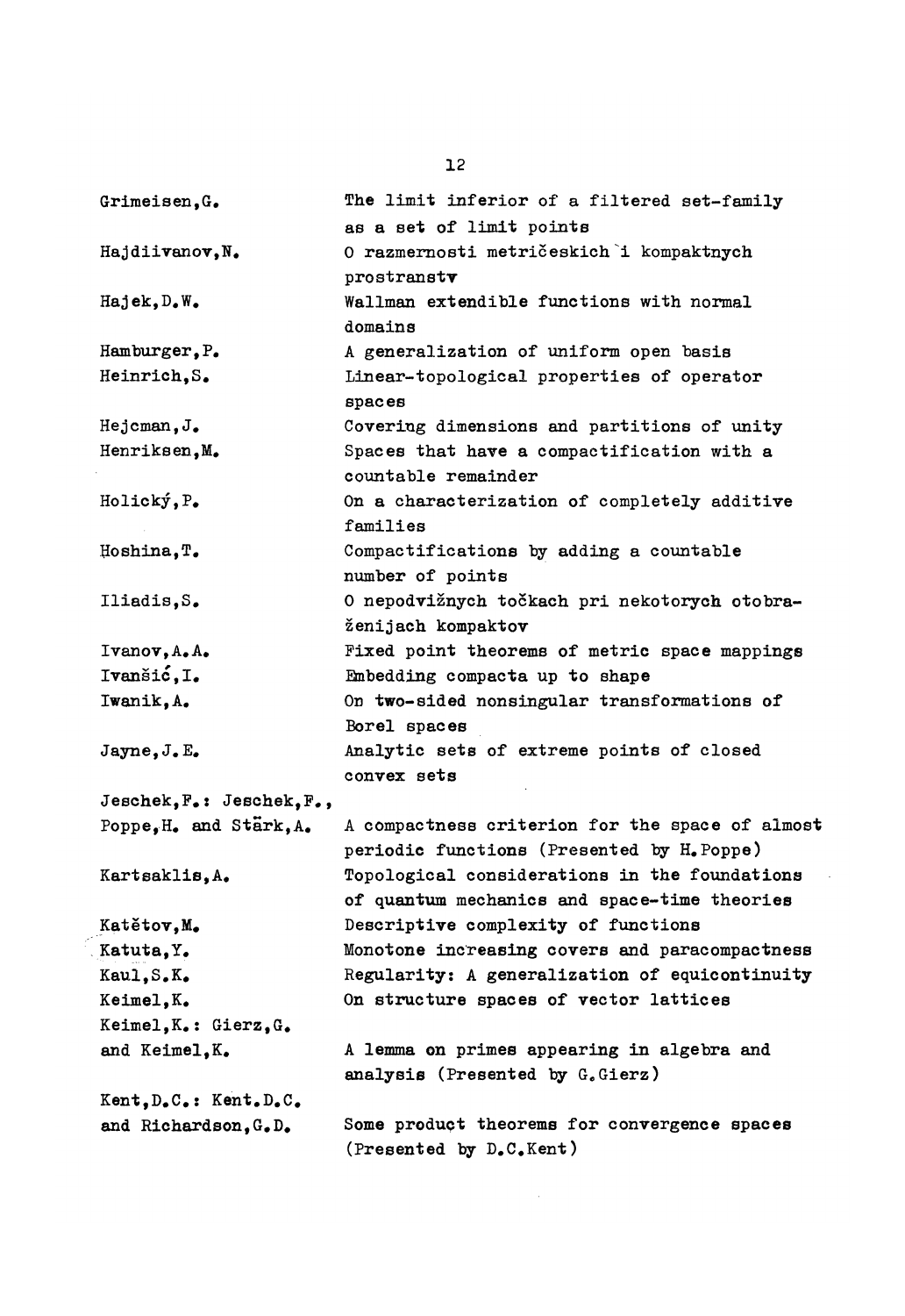$Knels.G$ **The theorem of Arzela-Ascoli in pseudo-uniform spaces Koutník,V#: Pric,**R**# and**  Koutník.V. **Se**q**uentially complete spaces (**P**resent** $ed$  by  $R_e$ **Frič**) Kratochvíl.P. **Multise**q**uences and measure theory Kulpa,W# On decomposition into nowwhere dense sets Kurepa,D# On monotone mappings of ordered sets**  Kůrková.V. **Pine and simply fine uniform spaces Kuz** minov, V.I.: Kuz minov, V.I. and Švedov, I.A. **0 gomologiceskox razmeraosti Bredona**  nasledstvenne parakompaktnych pro $stranstv$  (Presented by V<sub>**\***</sub>I<sub>\*</sub>Kuz'minov) **Axiomatic definition of the dimension LokucieTskij ,0 # V# for bicompacta**  Lowen, R. Convergence in the lattice of lower **semicontinuous functions**   $\texttt{Lower-Colebunders, E}.$ **Aarts,J#M# and Low en- On an example of Mary Ellen (Estill) -**C**olebunders,E#**  R**udin (**P**resented by E#Lowen- -**C**olebunders)**  Luschow, R. B. **Some topological properties of SM-spaces**   $M$ ackowiak.T. P**lanable and smooth dendroids**  Marek, I. **Predholm points of compactly perturbed b**o**unded linear operators**  Marjanović, M. **Some considerations related to hyperspaces**  Meletiou.G. Families of "partially coinciding" **topologies Van Mill,J#**  R**ecent results on superextensions Local connectedness and fixed points Mine, P# Mioduszewski, J#**  C**ompact Hausdorff spaces with two open sets**  Mislove, M.W. **The maximal ideal space of the MisloTe,M#W# measure algebra of certain semigroups**  Močkoř, J. Topological groups of divisibility **Mockof,J#**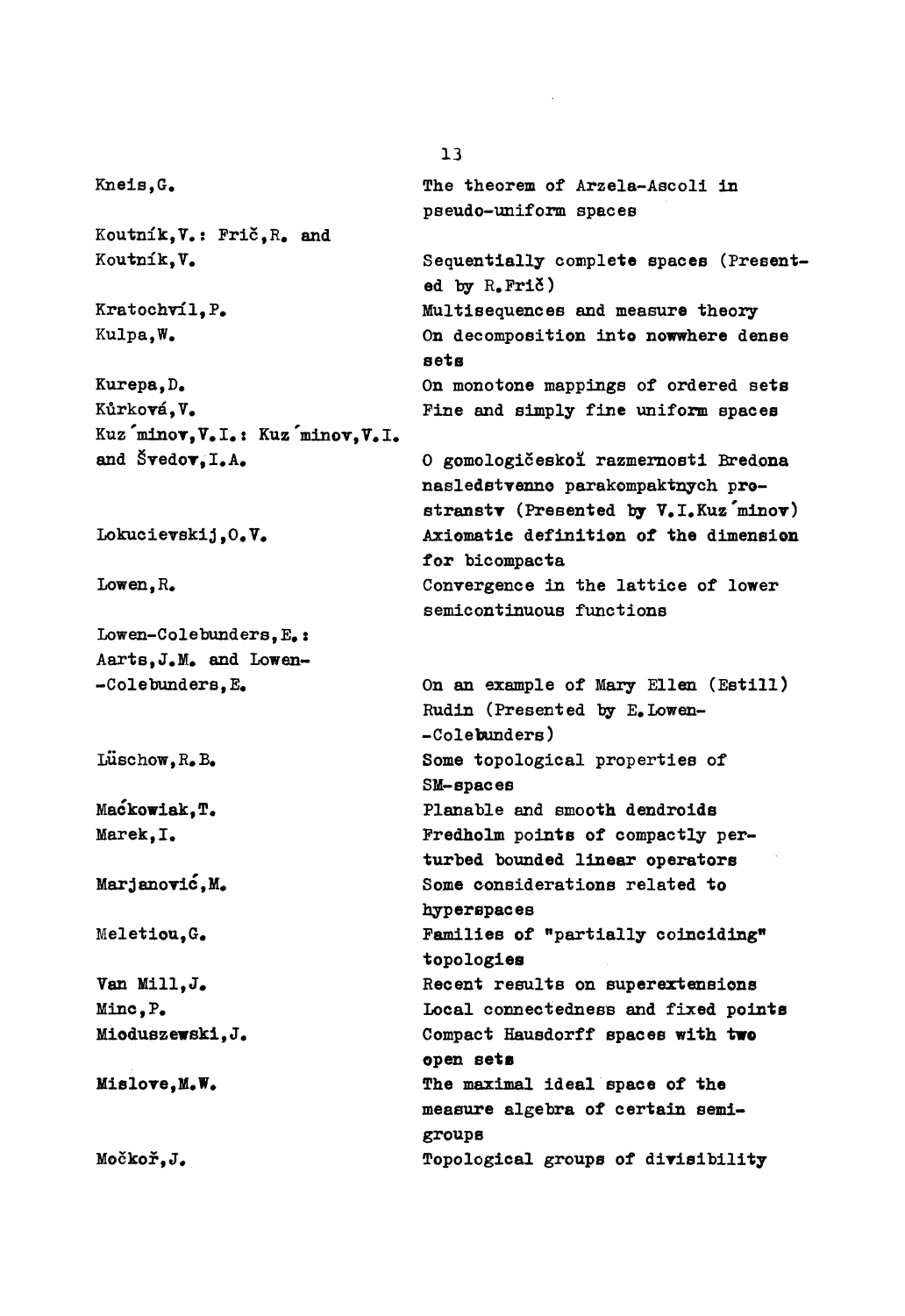| Müller, B.                 | $\mathbf{f}_3$ - completions of convergence vector<br>spaces                                           |
|----------------------------|--------------------------------------------------------------------------------------------------------|
| MusiaZ, K.                 | The weak Radon-Nikodym property in Banach<br>spacees                                                   |
| Musielak.J.                | An application of modular spaces to<br>integral equations                                              |
| Musielak, J.: Musielak, J. |                                                                                                        |
| and Waszak, A.             | Some problems of convergence in countably<br>modulared spaces (Presented by J.Musielak)                |
| Mysior, A.                 | The category of all zero-dimensional real-<br>compact spaces is not simple                             |
| $N$ agy, $Z$ .             | On countably compact, locally countable<br>spaces                                                      |
| Naimpally, S.A.:           |                                                                                                        |
| Anantharaman, R. and       |                                                                                                        |
| Naimpally, S.A.            | Equicontinuity, nonexpansiveness and uni-<br>form boundedness (Presented by S.A.Naim-<br>pally)        |
| Nedev, S.J.: Nedev, S.J.   |                                                                                                        |
| and Coban, M.M.            | Odno priloženie faktorizacionnych teorem<br>djla mnogoznačnych otobraženií (Presented<br>by S.J.Nedev) |
| $Nel, L, D$ .              | Subcategories with cartesian closed co-<br>reflective hulls                                            |
| Nelson, E.                 | Algebras of continuous functions in<br>universal algebra                                               |
| Nešetřil, J.: Nešetřil, J. |                                                                                                        |
| and Rodl, V.               | Some topological Ramsey-type problems<br>(Presented by J. Nešetřil)                                    |
| Neubrunn, T.               | Separate continuity and continuity for some<br>generalized continuity notions                          |
| Novák.J.                   | Concerning the Cartesian product of two<br>Fréchet spaces                                              |
| Nyikos, P.J.               | Countable small rank and cardinal in-<br>variants                                                      |
| Pareek, C.M.               | On dense subspaces of stratifiable and<br>semi-stratifiable spaces                                     |
| Patkowska, H.              | A class $\alpha$ and compacta which are quasi-<br>-homeomorphic with surfaces                          |

 $\mathcal{L}^{\text{max}}_{\text{max}}$  , where  $\mathcal{L}^{\text{max}}_{\text{max}}$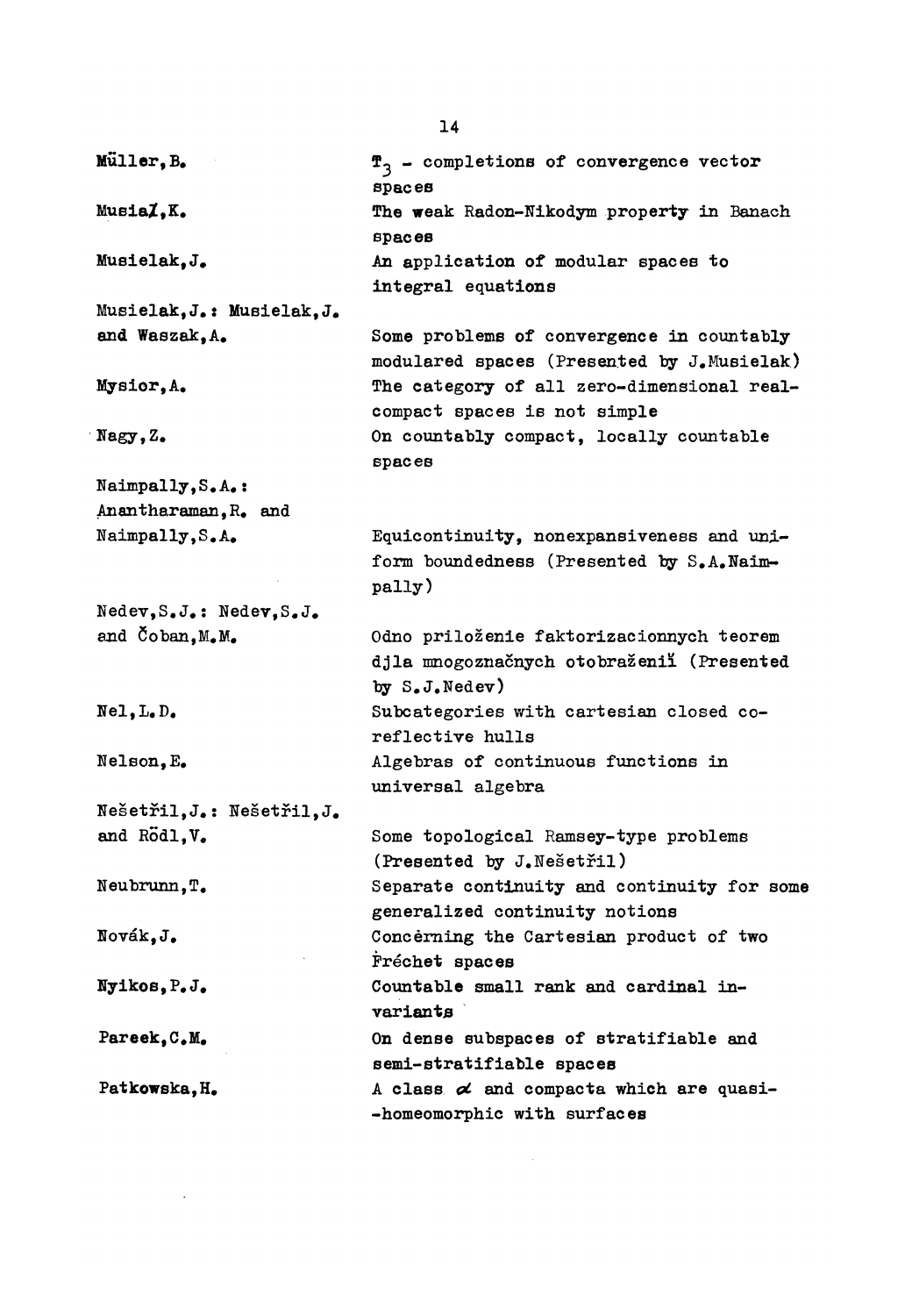Patronis, A.: Stavrinos, P. and Patronis.A. On hyperspace of continuous curves and continuous hyperspaces of any order (Presented by P. Stavrinos) Pelant.J.: Pelant.J. and Reiterman. J. Atoms in uniformities and proximities (Presented by J. Pelant) Pol.E.: Pol.R. and Pol.E. A hereditarily normal strongly zero--dimensional space containing subspaces of arbitrarily large dimension (Presented by  $R$ . Pol)  $Pol, R_{\bullet}$ :  $Pol, R_{\bullet}$  and A hereditarily normal strongly zero- $Pol, E$ -dimensional space containing subspaces of arbitrarily large dimension (Presented by  $R_{\bullet}$  Pol) Poppe.H.: Jeschek.F., Poppe, H. and Stärk, A. A compactness criterion for the space of almost periodic functions (Presented by  $H_e$ Poppe) Embeddable spaces and duality Porst, H. E. Relative connectedness and disconnected-Preuss.G. ness in topological categories Minimal topologies on Abelian groups Prodanov. I. Refinements of uniform spaces associated Pták, P. with discreteness Consistency and independence results in Reed.G.M. Moore spaces Some results on distance-functions Reichel.H.C. Reiterman, J.: Pelant, J. Atoms in uniformities and proximities and Reiterman, J. (Presented by J.Pelant) Descriptive sets in uniform spaces Rice.M.D. Extension of measures and integrals by Riečan. B. the help of a pseudometric Richardson, G.D.: Kent, D.C. Some product theorems for convergence and Richardson, G.D. spaces (Presented by D.C.Kent)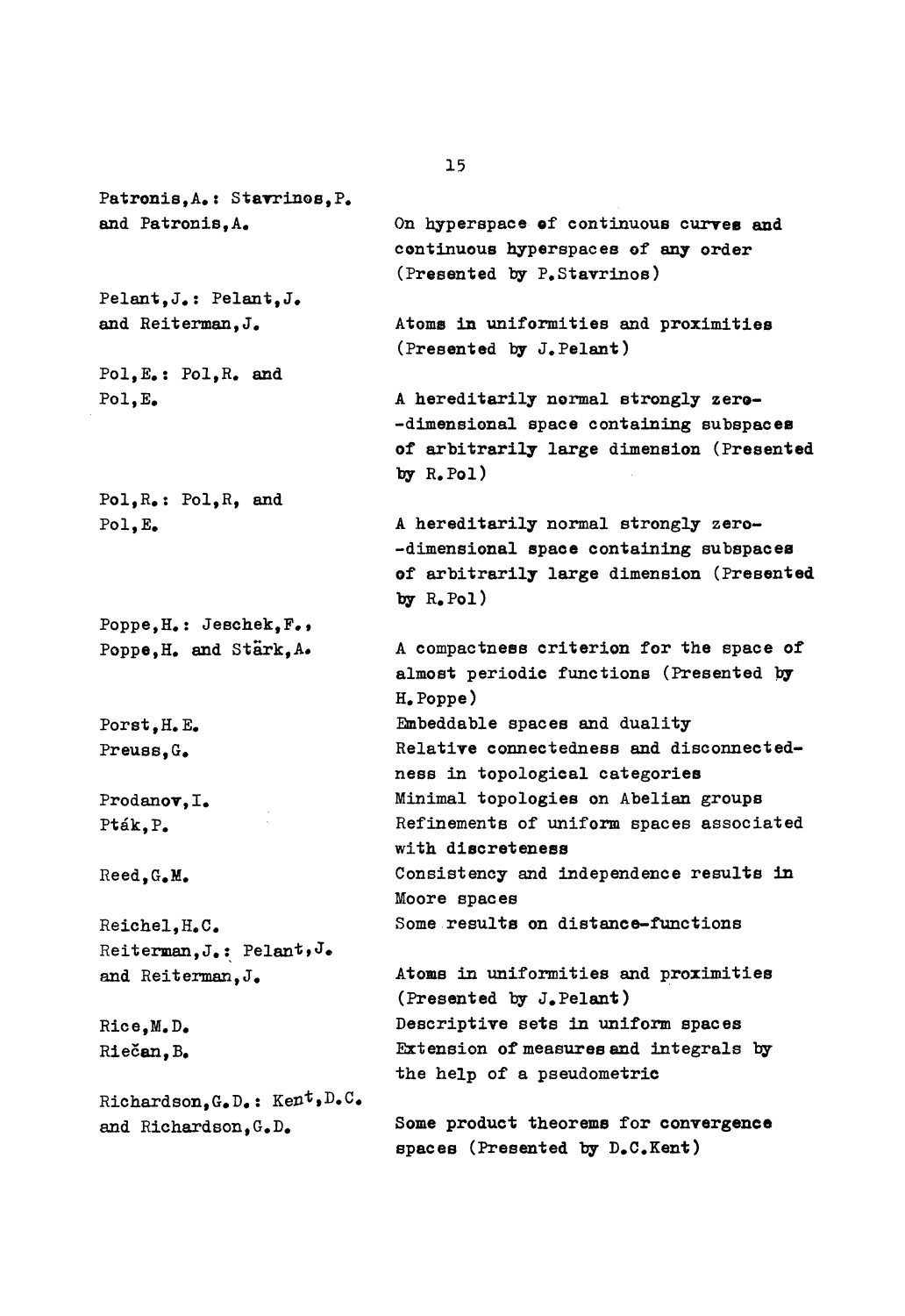R**odl,V#: Nešetřil,J#**  and Rodl.V. R**oitman,J#**  R**osický,J#**  R**yškovfS#S#**  Schmets, J. Schrijver, A. Schröder.J.  $S$ egal.J. Sekanina,M. Seyedin.M. Simon, P.  $S$ ostak.A. **Stark <sup>f</sup>A# : Jeschek <sup>f</sup> F # <sup>f</sup>** P**oppefH# and Stark,A# Stavrinos<sup>f</sup>** P **# : Stavrinos,**P**# and** P**atronisfA#**   $\check{S}$ vedov. I.A.  $\check{\mathbf{S}}$ **vedov**, **I.A.**: Kuz minov, V.I. **and Švedov, I.A.** Szymanski.A. **Talamo,A# Tall <sup>f</sup> F # D # Tashjian,G# Telgársky,**R**# Terpe,F#: Flachsmeyer,J#**  and Terpe,  $F$ . **Some topological** R**amsey-type problems (**P**resented lay J#Nesetfil) Some topological effects of random and**  C**ohen reals Liftings of functors in topological situations 0 centrirovkach mnogomernych resetok On spaces of vector-valued continuous functions**  C**haracterizations of supercompact spaces Wallman's method (Das Wallman-Verfahren) Local behavior in shape theory Topologies on**  $2^X$ **On quasi-uniform convergence**  Uniform atoms on  $\omega$ **A class of spaces which contains all connected and compact spaces A compactness criterion for the space of almost periodic functions (Presented by H#**P**oppe) On hyperspace of continuous curves and continuous hypersurfaces of any order (**P**resented by** P**#Stavrinos) Ob ocenke metriceskol razmernosti 0 gomologiceskoi razmernosti Bredona nasledstvenno parakompaktnych prostranstv (**P**resented by V#I#Kuz'minov) P-points in**  $\beta \omega - \omega$  **under some weak additional set-theoretic assumptions Extensions and structures Some topological applications of a generalized Martin's axiom Exponential operations in coreflective subcategories of Tych and Unif On some topological games On convergence structures in the space of**